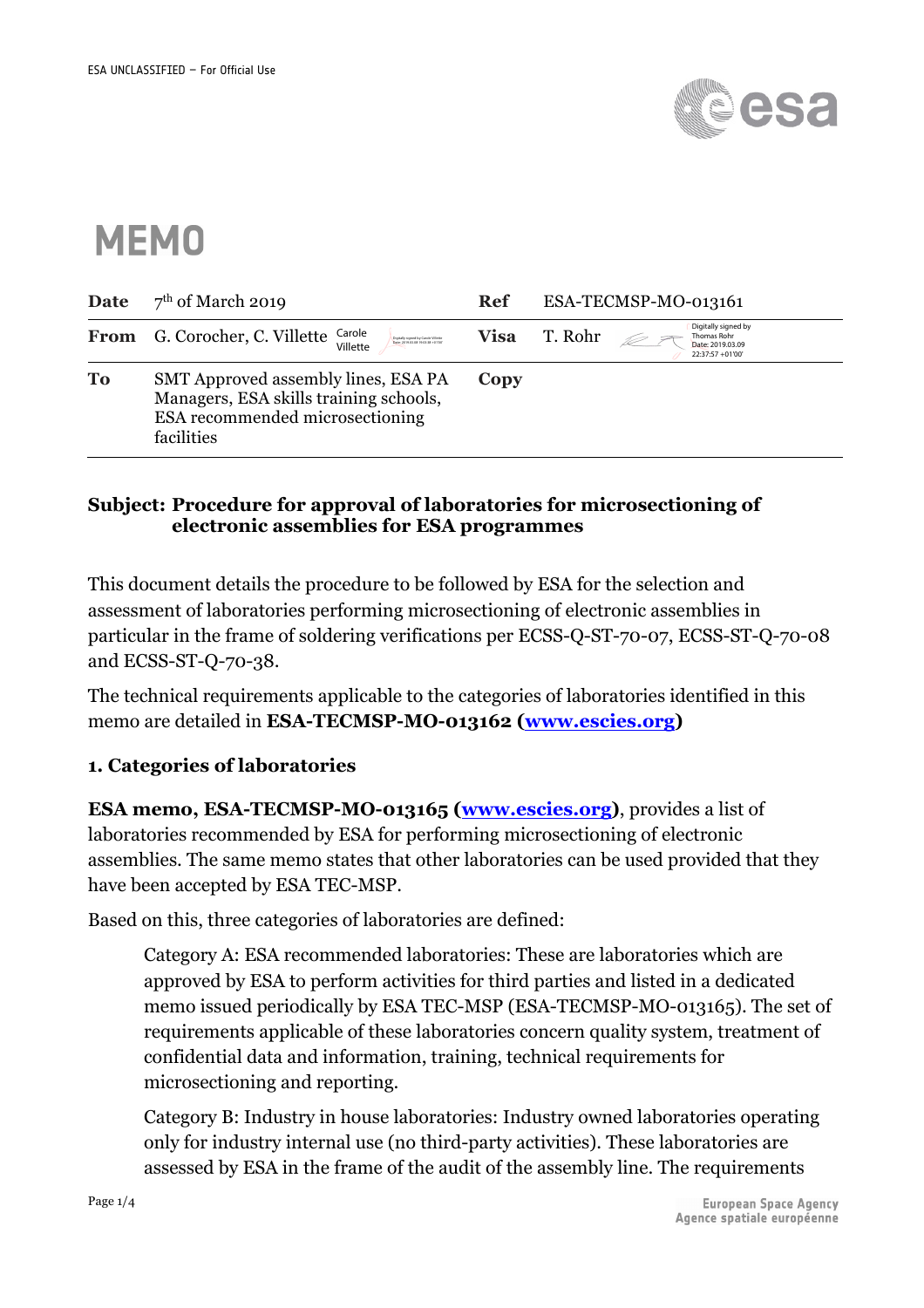

applicable to these laboratories are relevant to: quality system, training, technical requirements for microsectioning and reporting.

Category C: Industry proposed laboratories: External laboratories proposed by industry in the frame of a verification programme and assessed for a "one off" use. ESA assessment of these laboratories is limited to verify the ability to perform the microsectioning and reporting in accordance the ESA technical requirements.

A laboratory can request candidature to become category A only if it is already category B or C.

A laboratory can request candidature as category B or C only in the frame of a verification plan that concerns an ESA programme, therefore shall be proposed by Industry.

# **2. Assessment Procedure**

#### **2.1. Category C**

- 1) The laboratory shall be proposed by industry for a specific and identified microsectioning activity for an assembly verification programme.
- 2) The laboratory shall provide a summary of the experience in microsectioing of electronic assemblies, including time period of relevant activity, type of customer, number of customers, experience with ECSS standards.
- 3) The laboratory shall provide to ESA an example report for assessment, relevant to microsectioning of electronic assemblies. The report shall show examples of the typical type of devices expected in the verification programme for which the laboratory is candidate (i.e. chip resistors/capacitors, flat packs, LCCs, area array packages). The assembly shall have been conformal coated if the flight hardware is conformal coated.
- 4) ESA shall review the information and reports and provide comments to the laboratory. A teleconference shall be organised to discuss the comments and explain in detail to the laboratory ESA technical requirements. If the information provided is considered satisfactory, the assessment continues with step 5, otherwise actions are being proposed to ensure compliance
- 5) ESA shall provide relevant samples for microsectioning (ceramic resistors, capacitors, LCC , CQFP) to be microsectioned by the laboratory. Microsectioning and reporting shall be in compliance to ESA requirements. The microsectioning procedure shall also be provided for review.
- 6) The performance of the microsectioning work is assessed on provided documentation. Corrective actions may be defined where necessary.
- 7) Category C is awarded upon successful completion of all tasks.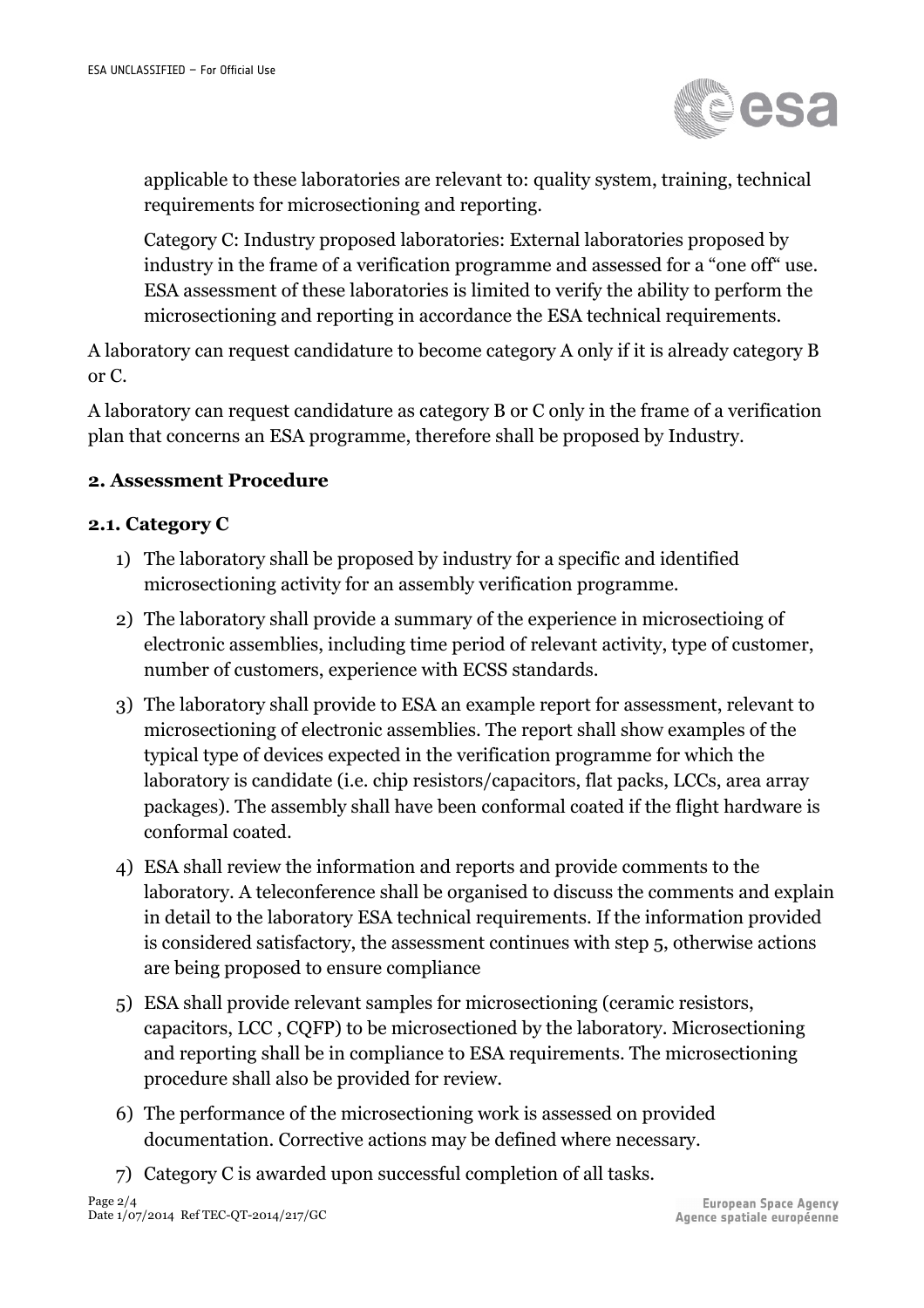

In case of repeated use of the same laboratory, approval may be directly given based on previous experience without the need of a dedicated performance evaluation.

## **2.2. Category B**

The same flow of activities defined for Category C is applicable. In addition, the laboratory shall be subject to an audit (in the frame of the visit of the assembly line) for the assessment of compliance to ESA requirements for quality, training, technical performance, and reporting.

#### **2.3. Category A**

A laboratory may apply to become category A only if it holds already a Category B or C approval, and performed microsections for a minimum of 5 verification test campaign for ESA projects.

Note: In the absence of Category B or C approval, the direct application to Category A is subject to ESA decision on a case by case basis.

- 1) With the candidature, the laboratory shall submit a dossier covering:
	- a. Business plan
	- b. Support letter by industry customers, National Space Agencies, or ESA delegates
	- c. Description on how the Category A requirements are met
	- d. The last 5 reports generated by the laboratory
- 2) The dossier shall be reviewed by ESA. In case of positive assessment, a date for auditing is agreed with the laboratory.
- 3) Upon successful closeout of the audit the laboratory is informed by letter, endorsed by the Materials and Processes Section (TEC-MSP), and will be listed as ESA recommended laboratory in ESA memos relevant to SMT (See **ESA-TECMSP-MO-013165)**.

The following table summarises the applicability of the different classes of requirements to each category.

#### **3. Maintenance of approval**

Category A: The list of laboratories is reviewed at least once per year. The assessment is based on the review of the reports generated by the laboratories for ESA programmes (therefore reviewed by ESA TEC-MSP). Follow-up audits are performed every four years.